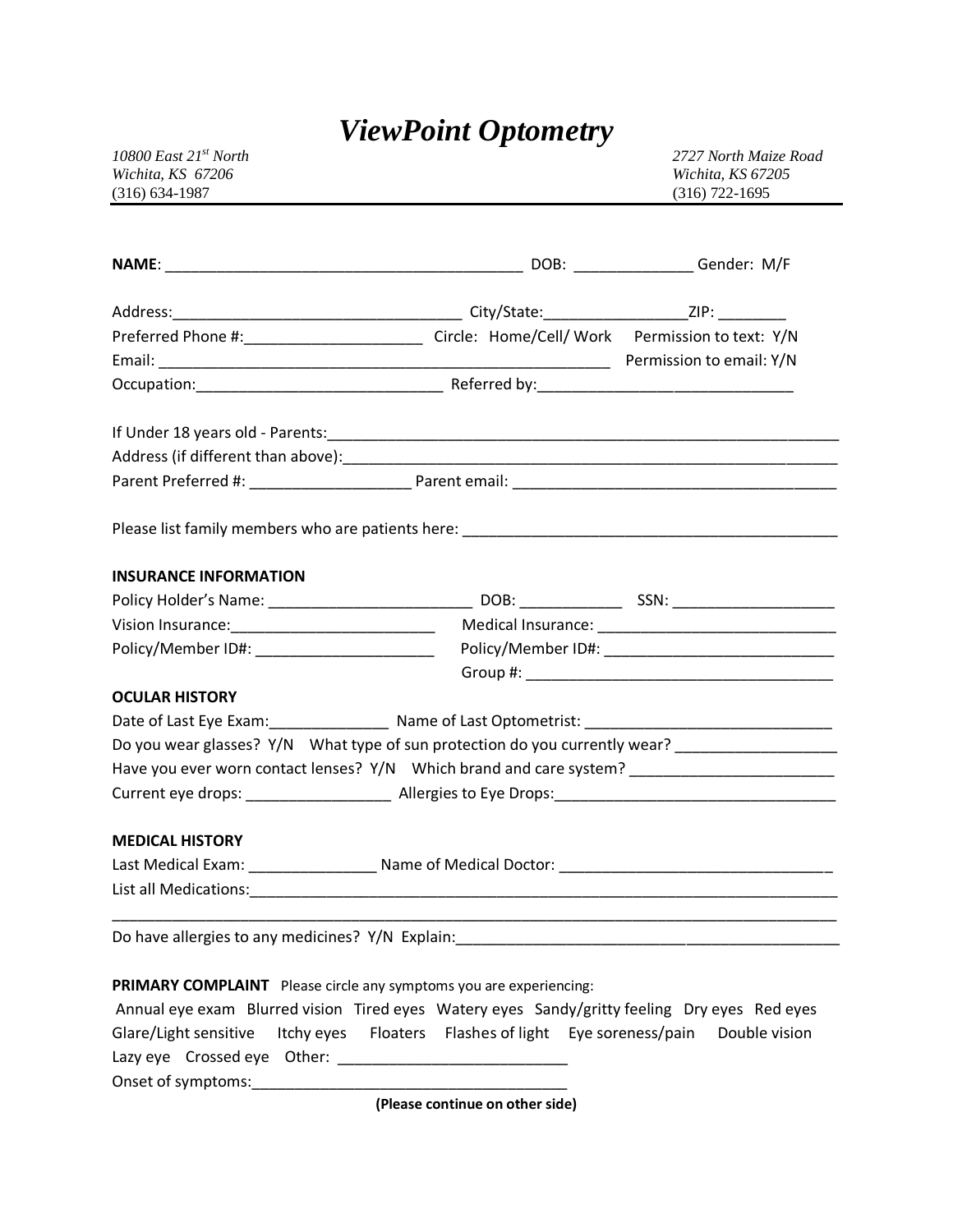|                          | REVIEW OF SYSTEMS Do you currently, or have you had any problems in the following areas? Please circle. |                              |  |  |
|--------------------------|---------------------------------------------------------------------------------------------------------|------------------------------|--|--|
| Ear/Nose/Throat          | <b>Gastrointestinal</b>                                                                                 | Hematologic/Lymphatic        |  |  |
| <b>Hearing Loss</b>      | Crohn's Disease                                                                                         | Anemia                       |  |  |
| Sinus Congestion         | Colitis                                                                                                 | High Cholesterol             |  |  |
| Ear Infections           | Acid Reflux                                                                                             | <b>Clotting Disorder</b>     |  |  |
| Neurological             | Celiac Disease                                                                                          | <b>Endocrine</b>             |  |  |
| Multiple Sclerosis       | Genitourinary                                                                                           | Type I Diabetes Mellitus     |  |  |
| Epilepsy                 | Kidney disease                                                                                          | Type II Diabetes Mellitus    |  |  |
| Stroke                   | Prostate disease                                                                                        | <b>Thyroid Dysfunction</b>   |  |  |
| Migraine                 | UTI                                                                                                     | Integumentary                |  |  |
| Psychiatric              | <b>Musculoskeletal</b>                                                                                  | Eczema                       |  |  |
| Anxiety                  | <b>Rheumatoid Arthritis</b>                                                                             | Rosacea                      |  |  |
| Depression               | Fibromyalgia                                                                                            | Psoriasis                    |  |  |
| <b>Attention Deficit</b> | Osteoporosis                                                                                            | Herpes Simplex/Cold Sores    |  |  |
| Respiratory              | Gout                                                                                                    | Herpes Zoster/Shingles       |  |  |
| Asthma                   | Cardiovascular                                                                                          | Other/Not Listed:___________ |  |  |
| <b>Bronchitis</b>        | Hypertension                                                                                            |                              |  |  |
| Emphysema                | <b>Heart Disease</b>                                                                                    |                              |  |  |
| Sleep Apnea              | Vascular Disease                                                                                        |                              |  |  |
|                          |                                                                                                         |                              |  |  |

**FAMILY HISTORY** If you have parents, siblings, or children with any of the following, please circle condition. Hypertension Diabetes – Type 1 or 2 Cancer Thyroid Cataract Glaucoma Macular Degeneration Amblyopia (Lazy eye) Strabismus (Crossed Eyes) Retinal Detachment

\_\_\_\_\_\_\_\_\_\_\_\_\_\_\_\_\_\_\_\_\_\_\_\_\_\_\_\_\_\_\_\_\_\_\_\_\_\_\_\_\_\_\_\_\_\_\_\_\_\_\_\_\_\_\_\_\_\_\_\_\_\_\_\_\_\_\_\_\_\_\_\_\_\_\_\_\_\_\_\_\_\_\_\_\_

**CONSENT FOR TREATMENT**: I hereby authorize ViewPoint Optometry to administer diagnostic and medical procedures as may be necessary for proper health care.

**ACKNOWLEDGEMENT OF RECEIPT OF HIPPAA NOTICE OF PRIVACY PRACTICES:** I have been offered a copy of ViewPoint Optometry's Notice of Privacy Practices.

**MEDICARE AUTHORIZATION**: I request payment of authorized Medicare benefits be made on my behalf to ViewPoint Optometry, for any service furnished to me by the doctor. I authorize the holder of medical information about me to release to Medicare or any other insurance that I may have any information needed to determine these benefits or the benefits payable for related services. In Medicare assigned cases, the doctor agrees to accept the charge determination of the Medicare carrier at full charge and the patient is responsible only for the deductible, co-insurance, copays, and uncovered services. Copays, co-insurance, and the deductible are based on the charge determination of the Medicare carrier.

\_\_\_\_\_\_ (Initial Here) **I have read and understand all office policies and if a medical diagnosis is determined, my vision insurance may not cover the examination, and the examination will be billed to my medical insurance. I will be subject to all deductibles, co-insurance, and copays related to the examination as determined by the medical insurance carrier.**

\_\_\_\_\_\_\_\_\_\_\_\_\_\_\_\_\_\_\_\_\_\_\_\_\_\_\_\_\_\_\_\_\_\_\_\_ \_\_\_\_\_\_\_\_\_\_\_\_\_\_\_

Patient or Legal Guardian Signature Date Date